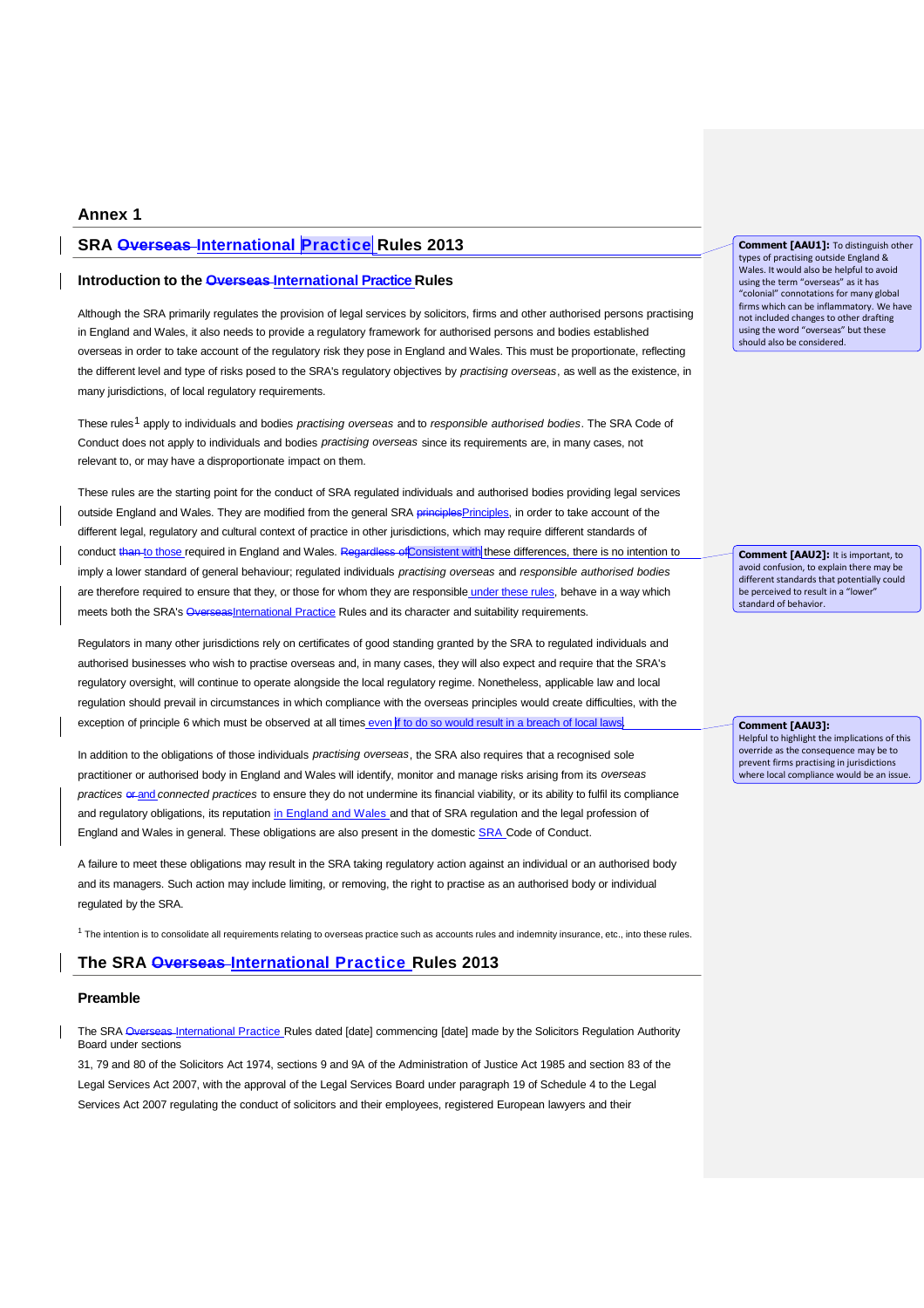employees, registered foreign lawyers, recognised bodies and their managers and employees and licensed bodies and their managers and employees.

### **Rule 1 - The Overseas Principles**

#### 1 You

- (a) as a regulated individual *practising overseas* must ensure that you; or
- (b) as a *responsible authorised body* must ensure that your *overseas practice*, and individual managers, [members] and owners of your *overseas practice* (who are, for purposes of these rules, referred to as those for whom you are responsible under these rules)

comply with the Overseas Principles stated below (Guidance Notes have been added below each Principle to assist in interpretation of these Principles but they do not form part of these rules;):

#### **(1) Uphold the rule of the law and the proper administration of justice in England and Wales**

Note: Your obligations to clients, the court and third parties in England and Wales with whom you are dealing on behalf of your clients are unaffected by the standards in the location outside of England and Wales from which you practise or by the standards in the location of your *overseas practice*.

#### **(2) Act with integrity**

Note: Personal integrity is central to your rule role as the client's trusted legal adviser and should characterise all of your professional dealings with clients, the court, other lawyers and the public wherever they are being conducted. You should use your judgment when considering how best to maintain your integrity at all times and avoid any behaviour outside England and Wales which undermines your character and suitability to be an authorised person. A *responsible authorised body* should ensure that its *overseas practice* observes the same comparable standards.

### **(3) Not Do not allow your independence or the independence of your** *overseas practice* **to be compromised**

Note: 'Independence' means your own independence and that of your firm and your *overseas practice*, and not merely your ability to give independent advice to a client. You should avoid giving control of your *overseas practice* to a third party beyond any statutory local legal or regulatory local ownership requirements.

### **(4) Act in the best interests of each client**

Note: You should act in good faith and do your best for each of the clients for whom you are (or your overseas practice is) acting. In particular, you should follow the local legal or regulatory requirements of the jurisdiction in which you or your *overseas practice* are practising in relation to confidentiality and conflicts of interest. If no such requirements exist, you should be guided by what you consider the best interests of each client requires in the circumstances.

#### **(5) Provide a proper standard of service to your clients/the clients of your** *overseas practice*

Note: You should provide a proper standard of client care and work. This includes exercising competence, skill and diligence and taking into account the individual needs and circumstances of each client as well as the particular requirements and circumstances of the jurisdiction in which you are working. You should inform clievided to them are regul **p** or other indemnity.

**(6) Not Do not do anything which will or be likely to bring into disrepute the** *overseas practice***, yourself as a regulated individual or** *responsible authorised body* **or, by association, the legal profession in and of England**

**Comment [AAU4]:**  Does this term need to be defined?

#### **Comment [AAU5]:**  Please delete or explain in guidance who is

treated as a "Member" of an overseas practice (as defined). All lawyers, all employees, everyone held out as a partner or just shareholders in a group structure?

**Comment [AAU6]:**  They cannot be identical standards because of the different contexts and regulatory environment in relevant jurisdictions.

**Comment [AAU7]:** 

See explanation for deletion in cover note. This will not be practicable or necessary in most cases, especially when dealing with sophisticated clients.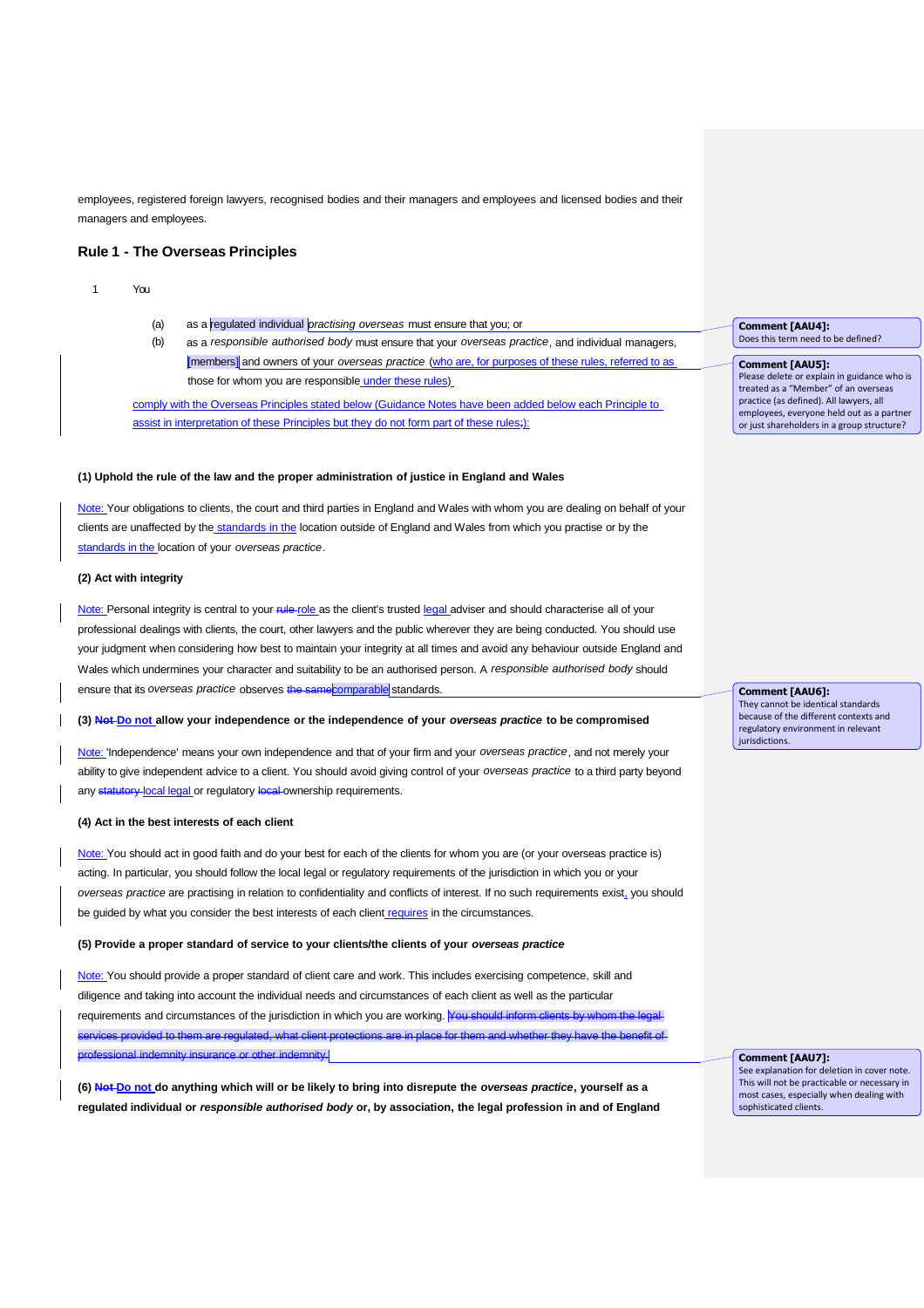#### **and Wales**

Note: This includes any behaviour which occurs within or outside your professional practice which undermines your own reputation, that of the practice within which you are a manager or solicitor employee, or the wider reputation of the legal profession in and of England and Wales.

(7) Comply with your legal and regulatory obligations in England and Wales, and deal with your regulators and ombudsmen in England and Wales in an open, timely and co-operative manner and assist and not impede any **authorised person or body practising in England and Wales in complying with their legal and regulatory obligations and dealings with their regulators and ombudsmen**

Note: You should ensure that you and, in the case of a responsible authorised body, those for whom you are responsible under these rules comply with all of the reporting and notification requirements that apply to you and respond promptly and substantively to communications. You should ensure that you (and those for whom you are responsible under these rules do not cause, contribute or facilitate a failure to comply with the SRA's regulatory arrangements by any authorised person or body practising in England and Wales. Individuals *practising overseas* should assist their *responsible authorised body* to comply with its regulatory obligations to the SRA. Your obligations under this Principle are subject to the constraints of any client confidentiality or legal professional privilege (or similar) obligations which prevail in the jurisdictions outside England and Wales in which you are practising.

**(8) Run your business/the business of your** *overseas practice* **or carry out your/their role in the business effectively and in accordance with proper governance and sound financial and risk management principles**

Note: As a *responsible authorised body* you are required to ensure that your relations with your *overseas practise practice* accord with sound governance, financial and risk management principles. You should ensure that those for whom you are responsible under these rules assist you in meeting your obligations to the SRA in relation to managing any material or systemic risks that your *overseas practice* might pose to your operations.

(9) Run your business/the business of your overseas practice or carry out your/their role in the business in a **way that encourages equality of opportunity and respect for diversity**

Note: Every jurisdiction has its own legal, regulatory and cultural framework for equality and diversity. The SRA does not expect, or require, its authorised individuals or bodies *practising overseas* to approach these issues as they would in England and Wales. It does, however, expect that SRA authorised individuals and bodies will, within whatever legal, regulatory and cultural

context in which they are *practising overseas*, do what they reasonably can to encourage equality of opportunity and respect for diversity.

#### **(10) Protect client money and assets.**

Note: You and those for whom you are responsible should comply with local regulatory requirements in relation to client money, documents and assets and, in any event, you should ensure that they are protected appropriately.

## **Rule 2 - Application**

- 2. With regard to the **principles** Overseas Principles set out in Rule 1:
	- 2.1 They apply in full to you in relation to your overseas practice, if you are a regulated individual *practising overseas* or a *responsible authorised body*.

**Comment [AAU8]:** Do ombudsmen have jurisdiction overseas?

**Comment [AAU9]:** 

with the SRA

**Comment [AAU10]:** It is only material and systemic breaches that are to be monitored and reported and so in respect

of which obligations to the SRA arise.

See explanation in cover note on the need for this carve-out, as previously discussed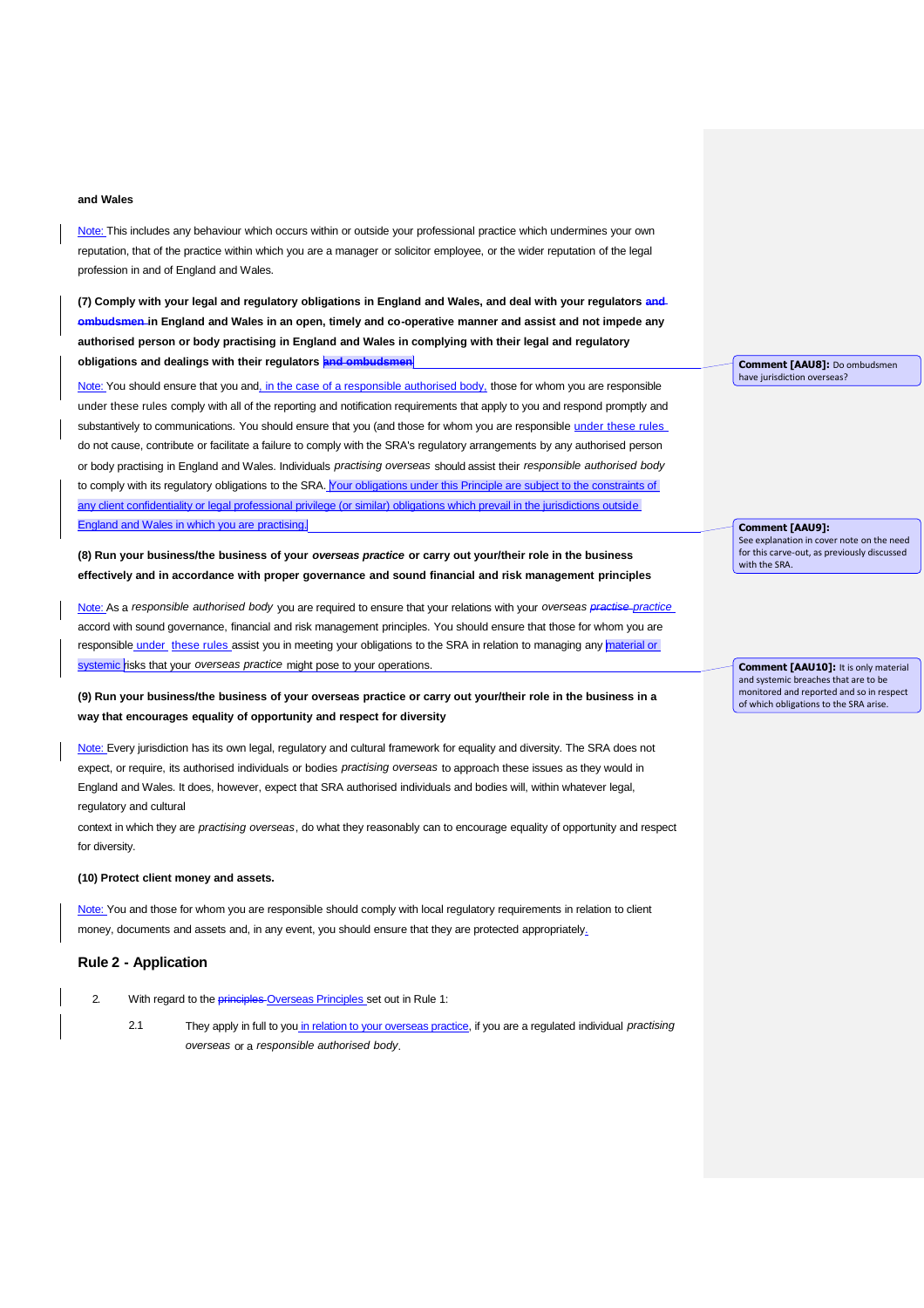2.2 You will be committing a breach if you permit another person to do anything on your behalf, which if done by you, would constitute a breach of these rules.

- 2.3 You should ensure that you and those for whom you are responsible under these rules comply with all legal and regulatory obligations applicable in the jurisdiction outside England and Wales in which you or they are practising. You and those for whom you are responsible *under these rules* should not cause, contribute to or facilitate a failure to comply with those legal or regulatory arrangements by any other person or body subject to them.
- 2.4 Where there is a conflict between compliance with the Overseas Principles set out in Rule 1 and/or the Reporting Requirements set out in Rule 3 on the one hand and any requirements placed upon you or those for whom you are responsible under these rules by local legal or regulatory obligations on the other hand, the latter shall prevail, with the exception of principle 6, which must be observed at all times.
- 2.5 Nothing in these rules removes or modifies the requirements, under the Legal Services Act 2007, for authorisation to be obtained for the delivery of reserved legal services.
- 2.6 If you are a solicitor and your practice predominantly comprises the provision of legal services in England and Wales then, regardless of where you are established, the SRA will apply the full Handbook to your practice.

### **Rule 3 - Reporting Requirements**

- 3.1 The SRA does not expect or require the same level of detailed monitoring, reporting and notification from those *practising overseas* as it would expect of authorised individuals and bodies in England and Wales. It does, however, require that material and systemic breaches of the Overseas Principles are monitored and reported to it when they occur in accordance with these rules. Notifications by the compliance officer of a responsible authorised body, or by another person on behalf of an overseas practice will satisfy these requirements without separate notifications from each individual or body who has knowledge of the breach.
- 3.2 The level of reporting the SRA expects is proportionate to the level of regulatory risk posed by an *overseas* practice. You, as a regulated individual practising overseas or as a responsible authorised body, must notify the SRA of any material or systemic breaches of the overseas Overseas principles Principles that apply to you or those for whom you are responsible under these rules. In this context, you will be required to:
	- 3.2.1 Notify the  $SRA_{\tau}$  (if you are a responsible authorised body) if you, or any of the partners, managers, solicitor employees or other [professional employees] in your *overseas practice*, are convicted by any court of a criminal offence or become subject to disciplinary action by another regulator:
	- 3.2.2 Notify the SRA immediately if you believe that your firm or your *overseas practice* is in serious financial difficulty;
	- 3.2.3 Provide the SRA with documents held by you or your *overseas practice*, to which it is entitled, and any necessary permissions to access information as soon as possible following a notice from the SRA to do so, providing this would not breach client confidentiality or legal

**Comment [AAU11]:** It is important to specify on whom these reporting obligations fall.

**Comment [AAU12]:** 

Please clarify if this is intended to be an exclusive list of what will be considered "material" or "systemic" for these purposes. Is it now intended that the same standard of "materiality" for breaches should apply for domestic breaches?

**Comment [AAU13]:**  Please explain in guidance to whom this will apply: just lawyers or support staff if they have some sort of professional qualification?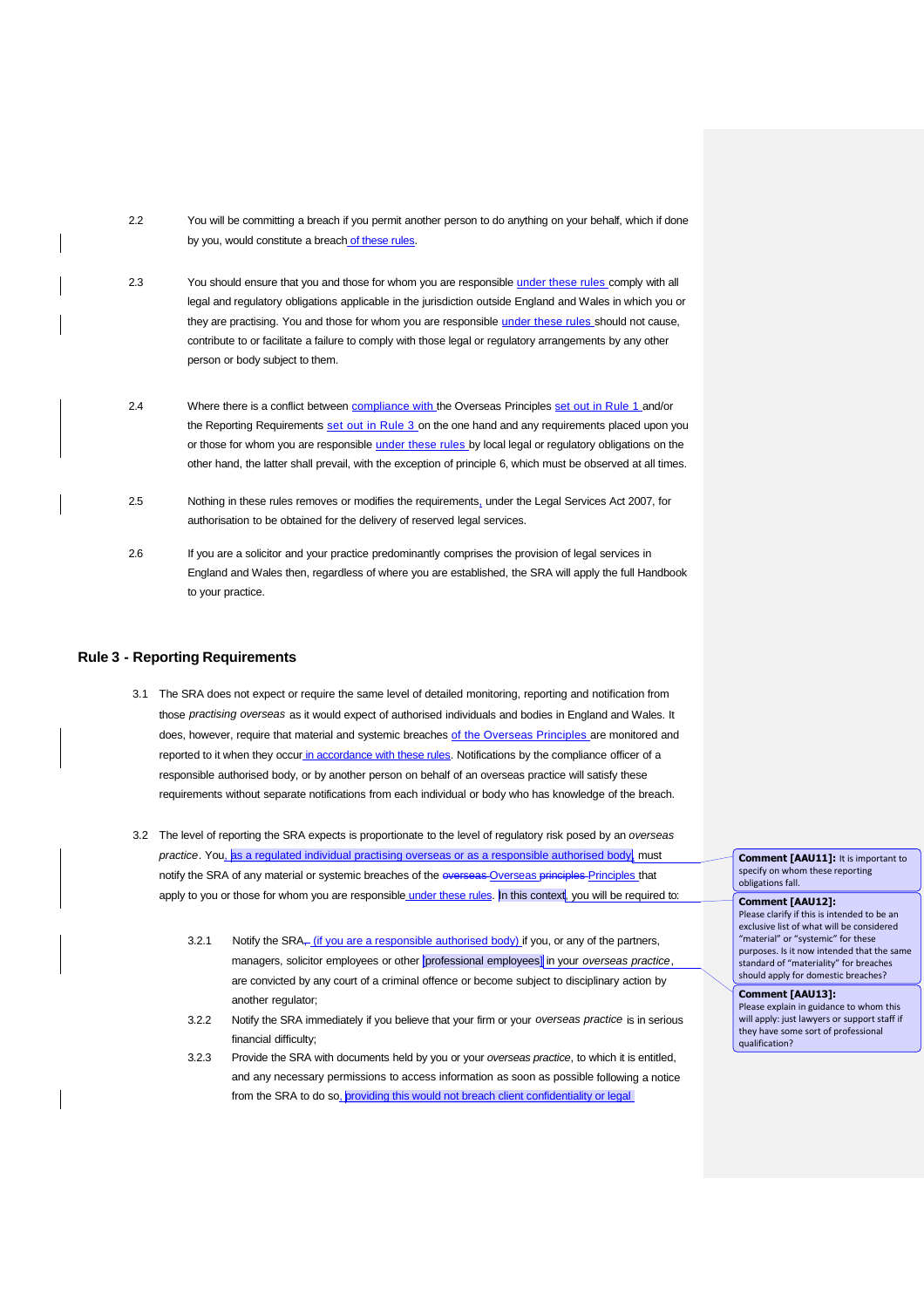

[NB. Other provisions relating to overseas accounts rules, overseas provisions in relation to professional indemnity insurance, etc., will be consolidated into this section].

**Annex 2: New glossary definitions**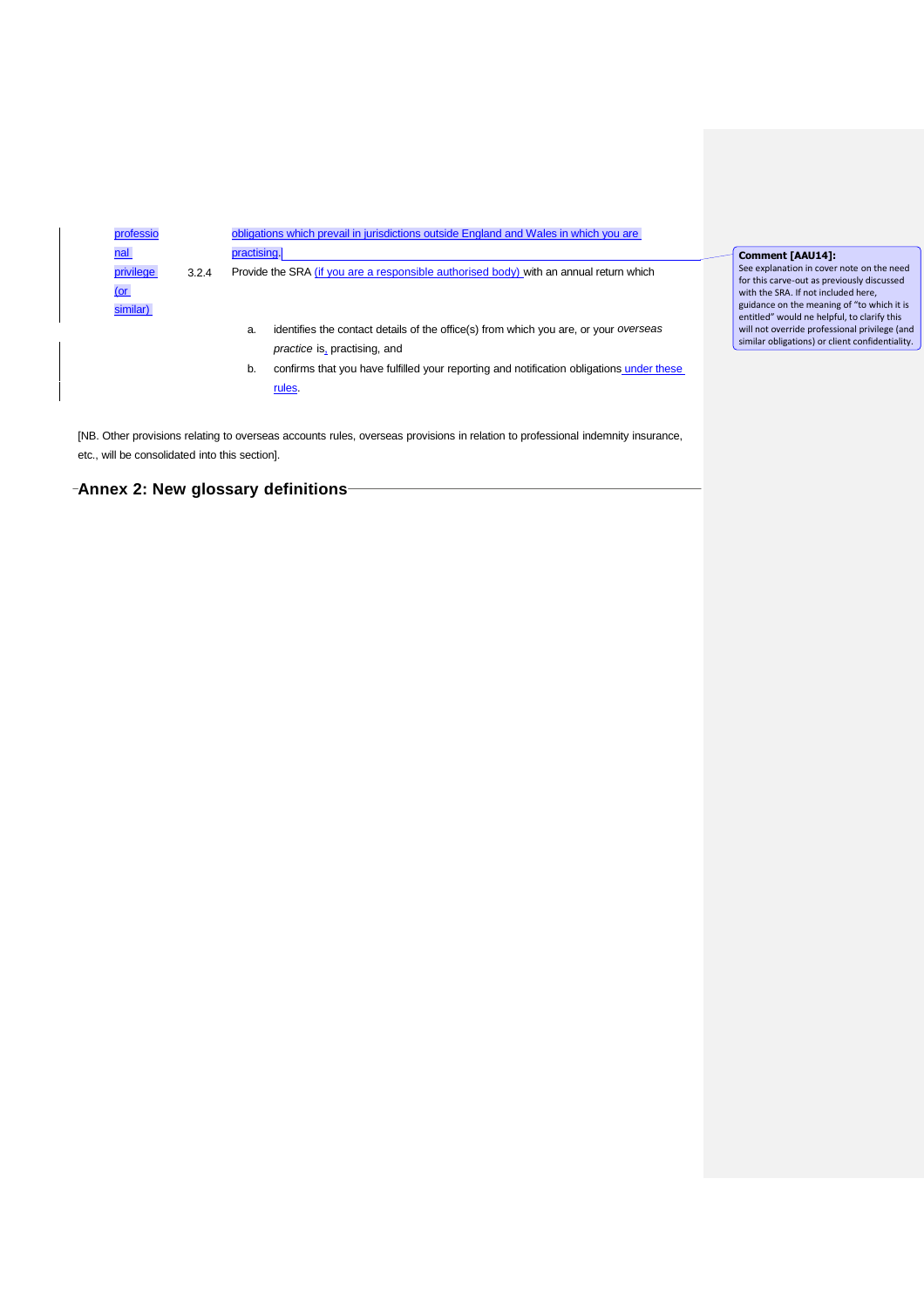### **Overseas practice**

'an overseas practice' means the practice of a body (whether acting as principal or as an employee or agent on behalf of an authorised body) which is:

(a) a branch office of an authorised body;

(b) a subsidiary company of an authorised body;

(c) a subsidiary undertaking, within the meaning of section 1162 of the Companies Act 2006, of an authorised body;

(d) an entitya body whose business, management or ownership are is otherwise in fact or law controlled by an authorised body or recognised sole practitioner; or

e (but not of (a) to (d) above) of an au

(fe) a sole principal whose business, management or ownership are otherwise in fact or law controlled by an authorised body or recognised sole practitioner,

established outside of England and Wales and providing legal services but which does not carry except to the extent that such body carries out reserved legal activities *in England and Wales* and provided that such and whose practice does not predominantly comprise the provision of legal services to clients or in relation to assets located in England and Wales.

## **Responsible authorised body**

The 'responsible authorised body' in respect of an overseas practice is the authorised body or recognised sole practitioner referred to in whichever of paragraph (a) to  $(F<sub>e</sub>)$  of the definition of 'overseas practice' as is applicable to that practice.

#### **Connected practice**

*'Connected practice'* means a body providing legal services, established outside of England and Wales:

(a) which is not *an overseas practice*;

(b) but is connected to,

(i) an authorised body in England and Wales; or

(ii) a recognised sole practitioner in England and Wales;

by virtue of:

- (iii) being a parent undertaking, within the meaning of section 1162 of the Companies Act 2006, of the authorised body;
- (iv) being jointly managed or owned, or having a partner, member or owner in common, or controlled by or, with the authorised body;
- (v) participating in a joint enterprise or across its practice generally sharing costs, revenue or profits related to the provision of legal services with the authorised body or recognised sole practitioner; or
- (vi) common branding,

except if the body is part of:

(vii) a verein or similar group structure or joint enterprise involving several bodies providing legal services in respect of which the authorised body in England and Wales connected to it is not regarded as being the body which is the headquarters of that structure or joint enterprise or the headquarters of a significant part of it;

**Comment [AAU15]:**  This deletion is intended to simplify the definition since, with the addition of the additional text in the lead-in and broad definition of 'body', employees acting on behalf of an authorised body or its controlled businesses will be captured in

**Comment [AAU16]:**  Some reserved legal activities can be provided overseas – should not they be subject to the overseas practice regime?

any event.

**Comment [AAU17]:**  These changes are needed to avoid excluding from 'overseas practice' a business which carried out a small amount of reserved legal activities.

**Comment [AAU18]:**  This revised definition takes into account separate discussions with the SRA to simplify and clarify what is intended.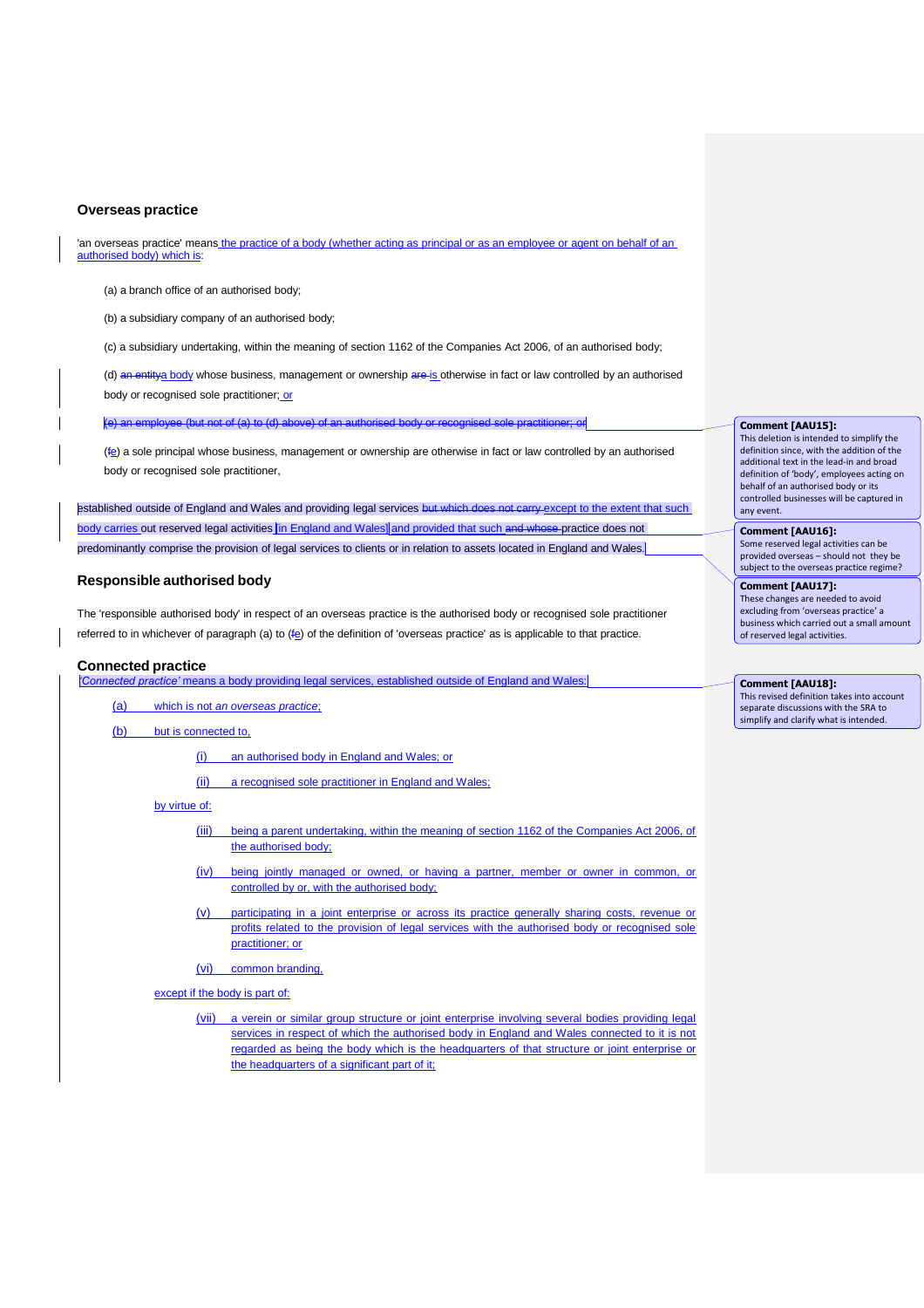(viii) a joint practice, alliance or association with the authorised body in England and Wales connected to it which is controlled by a body providing legal services established outside of England and Wales; or

(ix) a group of affiliated bodies providing legal services which is not managed or controlled by an authorised body in England and Wales.

A *'body'* means a natural person or company, limited liability partnership or partnership or other body corporate or unincorporated association or business entity.

### **Guidance**

A *joint enterprise* refers to any contractual arrangements between two or more independent bodies which provide legal services, for profit and/or other defined purpose or goal which apply generally between them, not just agreed on a matter by matter basis.

A *common brand* means the use of a name, term, design, symbol, words or a combination of these that identifies two or more legal practices as being connected as distinct from other legal practices. It would include one firm allowing another within its brand to say it was practising "in association with" a named other firm's brand.

'*Connected practice*' means a body providing legal services, established outside of England and Wales;

(a) which is not an *overseas practice*;

(b) but is otherwise connected to,

 $(i)$  an authorised body in England and Wales which if it is part

a Verein or similar group structure providing legal services, the authorised body<br>Verein or group structure, or of a significant part of that Verein or group structure Verein or group structure, or of a significant part of that Verein or group structure;

a joint practice, the authorised body is not a branch office or a subsidiary of the body established outside England and Wales; or

(ii) a recognised sole practitioner in England and Wales;

#### by virtue of:

(iii) being a parent undertaking, within the meaning of section 1162 of the Companies Act 2006, of the authorised body;

(iv) being jointly managed or owned, or having a partner, member or owner in common, or controlled by with the authorised body;

(v) sharing costs, revenue or profits related to the provision of legal services with the authorised body or recognised sole practitioner; or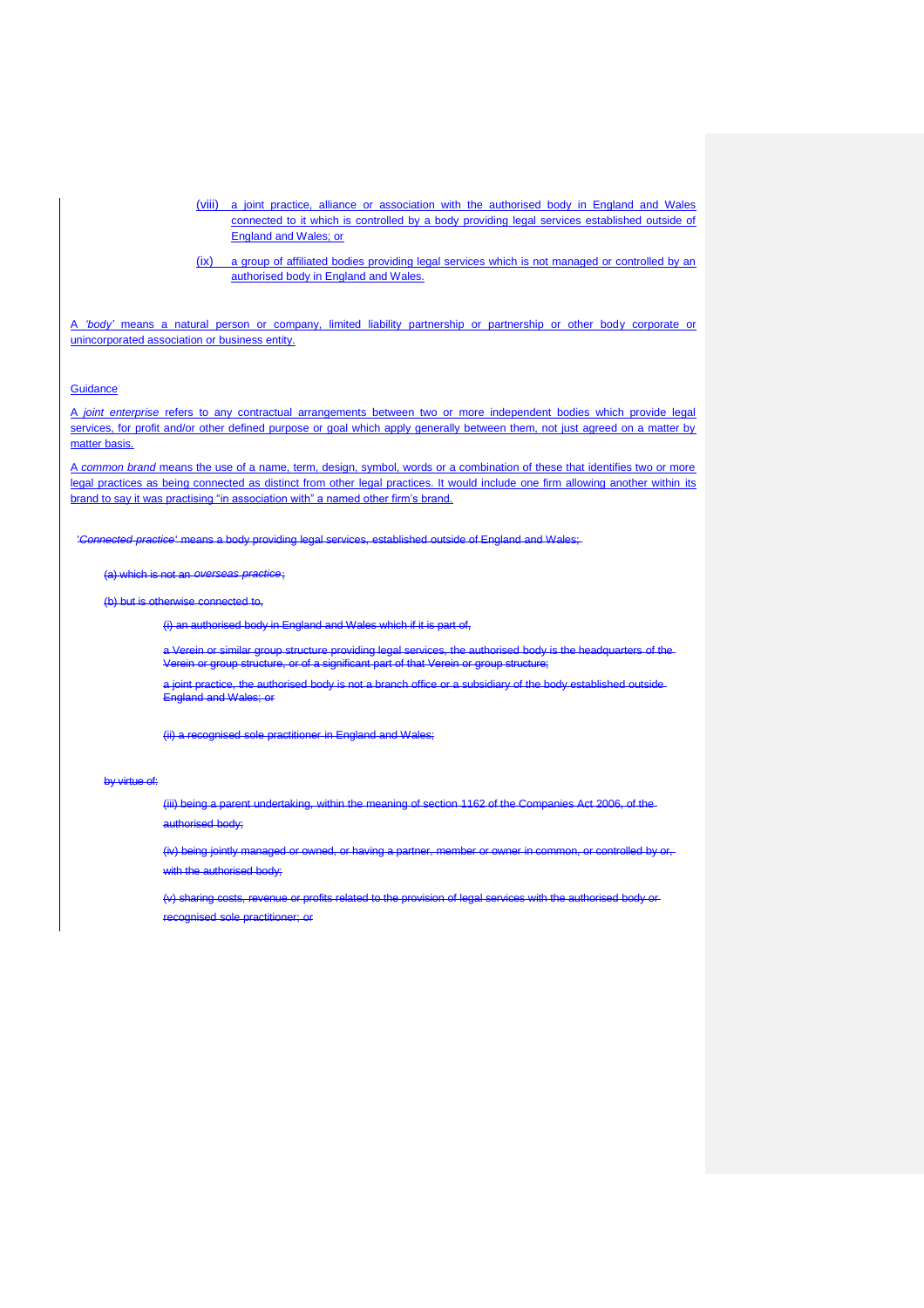(vi) common branding.

 $\ell$  means a natural person or company, LLP or partnership or other body corporate or unincorporated. [Add Guidance about types of arrangements that are and are not "connected practices"]

### **Practising overseas**

'*Practising overseas*' means the conduct of a practice:

(a) of an *overseas practice*;

(b) in that capacity, of a manager, member or owner of an *overseas practice*; and

(c) a solicitor established outside England and Wales for the purpose of providing legal services in an overseas jurisdiction.

### **Guidance**

The question of whether an individual is established outside England and Wales will be fact specific, to distinguish a temporary presence overseas of someone normally based in England and Wales, but the following factors may tend to indicate a more permanent establishment:

a requirement for a work permit;

the intention to reside outside of England and Wales for a period of 6 months or longer;

- a requirement for authorisation with local regulatory body;
- an overseas practising address nominated in mySRA;

an employment contract with a legal practice established outside England and Wales

An individual who is temporarily seconded, assigned or transferred to work in an overseas practice, being supervised and managed for the duration of his or her secondment, transfer or assignment, by partners or others in the overseas practice, will normally be treated as practising overseas.

**Annex 3: New related domestic outcomes**

# **Draft Outcome 7.11 and 7.12 (Management of your business)**

O(7.11) You identify, monitor and manage the compliance ofall material and systemic risks to your business which may arise as a result of your *overseas practices* with the Overseas Rulesnot complying with the Overseas Rules.

- O(7.12) You identify, monitor and manage all material and systemic risks, to your business which may arise from your connected practices.
- IB(7.3) You maintain systems and controls for managing the risks posed by any financial interdependence which exists with your connected practices. identify, monitor and manage risks to your business which may arise from your connected

practices.

you maintain systems and controls for managing the risks posed by any financial inter-dependence which exists with your connected practices

**Comment [AAU19]:**  Important to provide guidance on how to deal with temporary short-term secondments.